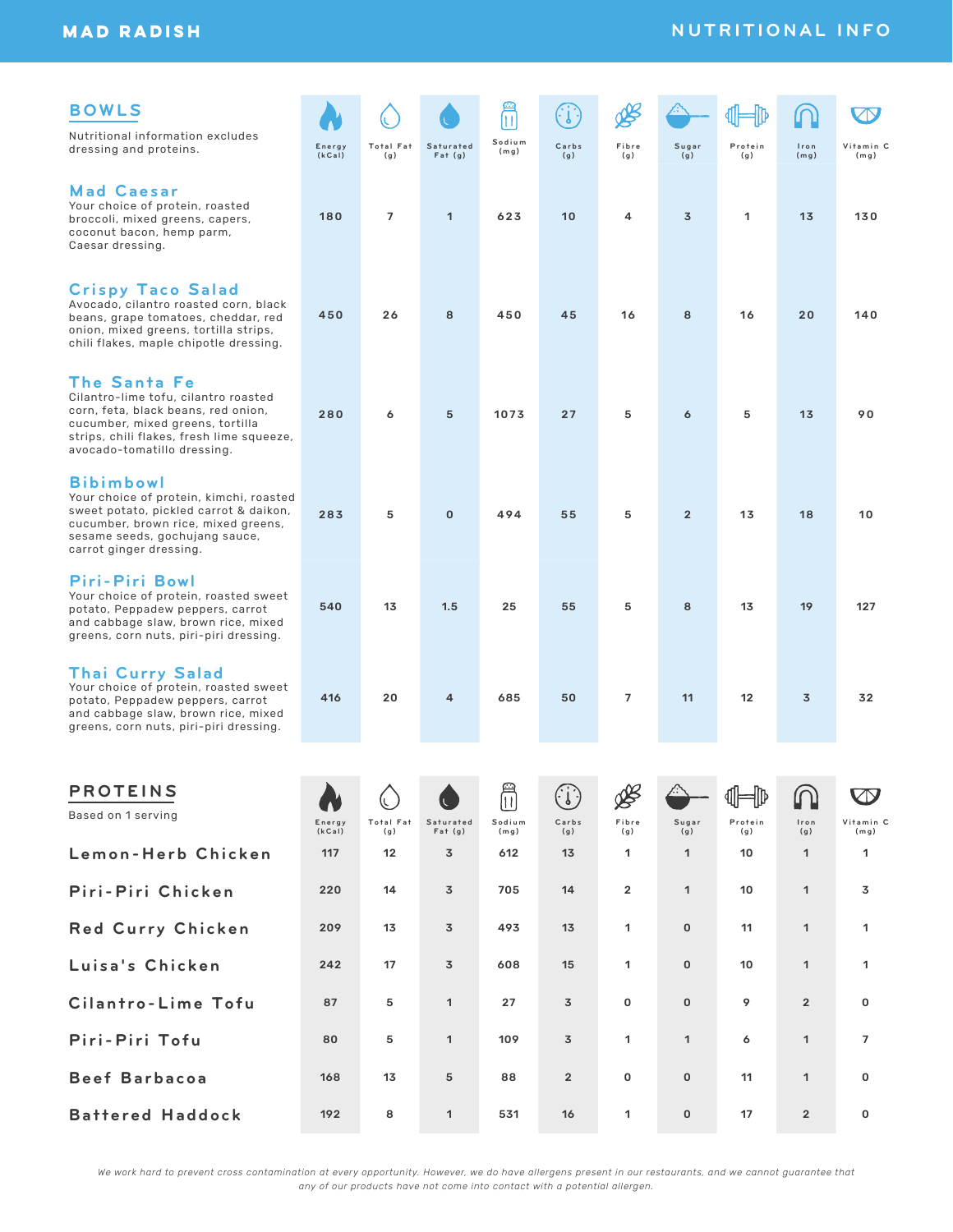# **NUTRITIONAL INFO**

| <b>DRESSINGS</b><br>Based on 60 g serving                                                                                                                    | Energy           | (L.<br>Total Fat | Saturated                | F<br>Sodium                   | (i)<br>Carbs                                                                       | B<br>Fibre            | Sugar              | Protein        | ൝<br>Iron              | $\bigcirc$<br>Vitamin C         |
|--------------------------------------------------------------------------------------------------------------------------------------------------------------|------------------|------------------|--------------------------|-------------------------------|------------------------------------------------------------------------------------|-----------------------|--------------------|----------------|------------------------|---------------------------------|
| Caesar                                                                                                                                                       | (kCai)<br>240    | (g)<br>26        | Fat(g)<br>$\overline{2}$ | (mg)<br>200                   | (g)<br>$\mathbf{1}$                                                                | (g)<br>$\mathbf 0$    | (g)<br>$\mathbf 0$ | (g)<br>1       | (mg)<br>$\overline{2}$ | (mg)<br>$\overline{\mathbf{2}}$ |
| <b>Carrot Ginger</b>                                                                                                                                         | 190              | 20               | 1.5                      | 610                           | 4                                                                                  | 1                     | $\mathbf{1}$       | $\overline{2}$ | $\overline{4}$         | $\overline{\mathbf{2}}$         |
| <b>Maple Chipotle</b>                                                                                                                                        | 250              | 24               | $\overline{2}$           | 135                           | 10                                                                                 | 0.3                   | 8                  | 1              | $\overline{2}$         | 6                               |
| Avocado Tomatillo                                                                                                                                            | 80               | 8                | 0.5                      | 90                            | $\overline{2}$                                                                     | 1                     | $\mathbf{1}$       | 0.5            | $\overline{2}$         | 4                               |
| Gochujang<br>*Based on 15 g serving                                                                                                                          | 25               | 0.1              | $\mathbf 0$              | 310                           | $\overline{2}$                                                                     | 0                     | $\mathbf 0$        | 1              | $\overline{2}$         | 0                               |
| Piri-Piri                                                                                                                                                    | 25               | 2.5              | 0.4                      | 30                            | $\mathbf{1}$                                                                       | 0                     | $\mathbf 0$        | 0.3            | $\mathbf 0$            | $\overline{\mathbf{2}}$         |
| Chili Peanut                                                                                                                                                 | 137              | 12               | $\overline{2}$           | 259                           | 5                                                                                  | $\overline{2}$        | $\mathbf{1}$       | 5              | $\mathbf{1}$           | 1                               |
|                                                                                                                                                              |                  |                  |                          |                               |                                                                                    |                       |                    |                |                        |                                 |
| SOUP<br>Based on 12 oz                                                                                                                                       | Energy<br>(kCal) | Total Fat<br>(g) | Saturated<br>Fat(g)      | ≝<br>$\Box$<br>Sodium<br>(mg) | $\left(\begin{smallmatrix} 1 & 1 \ 1 & 1 \end{smallmatrix}\right)$<br>Carbs<br>(g) | ⅍<br>Fibre<br>(g)     | Sugar<br>(g)       | Protein<br>(g) | Iron<br>(mg)           | <b>KIX</b><br>Vitamin C<br>(mg) |
| <b>Coconut Curry Chowder</b><br>Coconut milk, red curry, carrot,<br>sweet potato, corn, onion,<br>mushrooms, broccoli, edamame,<br>garlic, ginger, tomatoes. | 440              | 20               | 14                       | 980                           | 62                                                                                 | 8                     | 9                  | 12             | 20                     | 35                              |
|                                                                                                                                                              |                  |                  |                          |                               |                                                                                    |                       |                    |                |                        |                                 |
| <b>SANDWICHES</b>                                                                                                                                            | Energy           | Total Fat        | Saturated                | l۱<br>Sodium                  | Carbs                                                                              | Fibre                 | Sugar              | Protein        | Iron                   | Vitamin C                       |
| <b>Fajita Barbacoa</b><br>Ontario beef barbacoa, Peppadew<br>peppers, cheddar, mixed greens,<br>jalapeno cilantro vinaigrette.                               | (kCat)<br>438    | (g)<br>23        | Fat(g)<br>9              | (mg)<br>619                   | (g)<br>45                                                                          | (g)<br>$\overline{2}$ | (g)<br>12          | (g)<br>19      | (mg)<br>$\overline{2}$ | (mg)<br>26                      |
| Piri-Piri Chicken<br>Piri-piri chicken, carrot and cabbage<br>slaw, cucumber, mixed greens,<br>piri-piri dressing.                                           | 460              | 6                | 6                        | 960                           | 68                                                                                 | 4                     | 10                 | 22             | 15                     | 50                              |
| <b>Tofu Banh Mi</b><br>Cilantro-lime tofu, pickled carrot<br>& daikon, cucumber, mixed greens,<br>carrot ginger dressing.                                    | 297              | 12               | $\overline{2}$           | 571                           | 38                                                                                 | $\overline{2}$        | $\,$ 5 $\,$        | 10             | $\overline{2}$         | 8                               |
| <b>Smashed Chickpea</b><br>Smashed chickpea salad, dill pickles,<br>grape tomatoes, mixed greens.                                                            | 500              | 11               | 1.5                      | 1110                          | 85                                                                                 | 8                     | 12                 | 20             | 35                     | 25                              |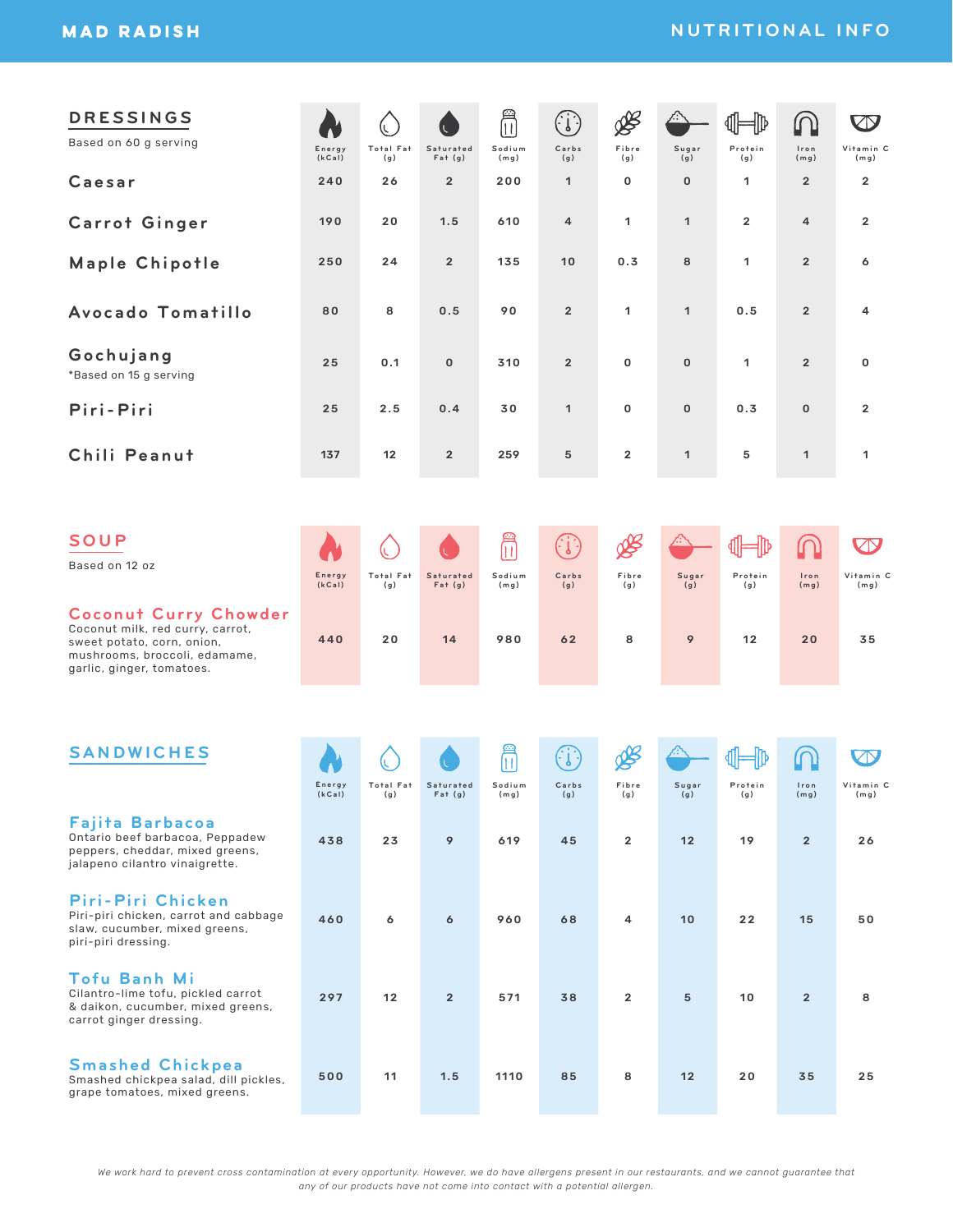## **BURRITOS**

All burritos are made with wheat tortilla and contain gluten.

#### THE SMOKING GUN - CHICKEN

Luisa's chicken, guacamole, Cotija cheese, cilantro roasted corn, grape tomatoes, black beans, brown rice, mixed greens, mad hot sauce, sour cream, Mexican Caesar dressing.

#### THE SMOKING GUN - TOFU

Cilantro-lime tofu, guacamole, Cotija cheese, cilantro roasted corn, grape tomatoes, black beans, brown rice, mixed greens, mad hot sauce, sour cream, Mexican Caesar dressing.

#### THE BARRANQUILLA

Luisa's chicken, guacamole, Cotija cheese, cilantro roasted corn, grape tomatoes, black beans, brown rice, mixed greens, sour cream, creamy cilantro dressing.

#### THE EL DORADO

Beef barbacoa, guacamole, Cotija cheese, cilantro roasted corn, red onion grape tomatoes, black beans, brown rice, mixed greens, sour cream, Mexican Caesar dressing.

#### THE FLAMING BATATA

Sweet potato, guacamole, cilantro roasted corn, black beans, brown rice, mixed greens, tortilla strips, mad hot sauce, sour cream, Mexican Caesar dressing.

#### THE VIDA VERDE

Cilantro-lime tofu, guacamole, cilantro roasted corn, grape tomatoes, black beans, brown rice, tortilla strips, mixed greens, hummus mayo spread, creamy cilantro dressing.

#### THE DAIKON DYNASTY - CHICKEN

Luisa's chicken, mango, avocado, pickled carrot and daikon, cucumber, brown rice, mixed greens, hummus mayo spread, creamy cilantro dressing.

#### THE DAIKON DYNASTY - TOFU

Cilantro-lime tofu, mango, avocado, pickled carrot and daikon, cucumber, brown rice, mixed greens, hummus mayo spread, creamy cilantro dressing.

#### THE FISH 'N' CHIPS

Battered haddock, matchstick fries, sweet potato, pickles, brown rice, mixed greens, sour cream, lime squeeze, tartar sauce.

|    |                  |                         |                          | £              |              |              |                        | 顺<br>₫M        |                          | ZN                |
|----|------------------|-------------------------|--------------------------|----------------|--------------|--------------|------------------------|----------------|--------------------------|-------------------|
|    | Energy<br>(kCal) | <b>Total Fat</b><br>(g) | Saturated<br>Fat (g)     | Sodium<br>(mg) | Carbs<br>(g) | Fibre<br>(g) | Sugar<br>$\tilde{g}$ ) | Protein<br>(g) | Iron<br>(mg)             | Vitamin C<br>(mg) |
|    | 1068             | 62                      | 13                       | 2547           | 102          | 11           | $\overline{4}$         | 33             | $\pmb{6}$                | 23                |
|    | 914              | 50                      | 10                       | 1965           | 90           | 10           | $\overline{4}$         | 32             | $\pmb{6}$                | 22                |
|    | 1062             | 62                      | 12                       | 2410           | 102          | 11           | $\bf 4$                | 33             | $\pmb{6}$                | 25                |
| n. | 1054             | 60                      | 16                       | 2259           | 101          | 15           | 10                     | 35             | $\pmb{6}$                | 28                |
|    | 978              | 49                      | $\overline{7}$           | 1618           | 117          | 11           | $\mathbf 2$            | $2\,2$         | $\mathbf 5$              | 33                |
|    | 1001             | 50                      | $\overline{7}$           | 1603           | 102          | 10           | $\overline{4}$         | 29             | 8                        | 28                |
| ľ  | 1087             | $\bf 65$                | $\boldsymbol{9}$         | 1941           | $105$        | 9            | ${\bf 1}\, {\bf 3}$    | $27\,$         | $\bf 6$                  | 39                |
|    | 932              | 54                      | $\overline{\phantom{a}}$ | 1360           | 93           | 8            | $13$                   | $2\,5$         | $\overline{\phantom{a}}$ | ${\bf 3\,8}$      |
|    |                  |                         |                          |                |              |              |                        |                |                          |                   |

886 39 7 2097 105 5 1.5 33 6 22

# **NUTRITIONAL INFO**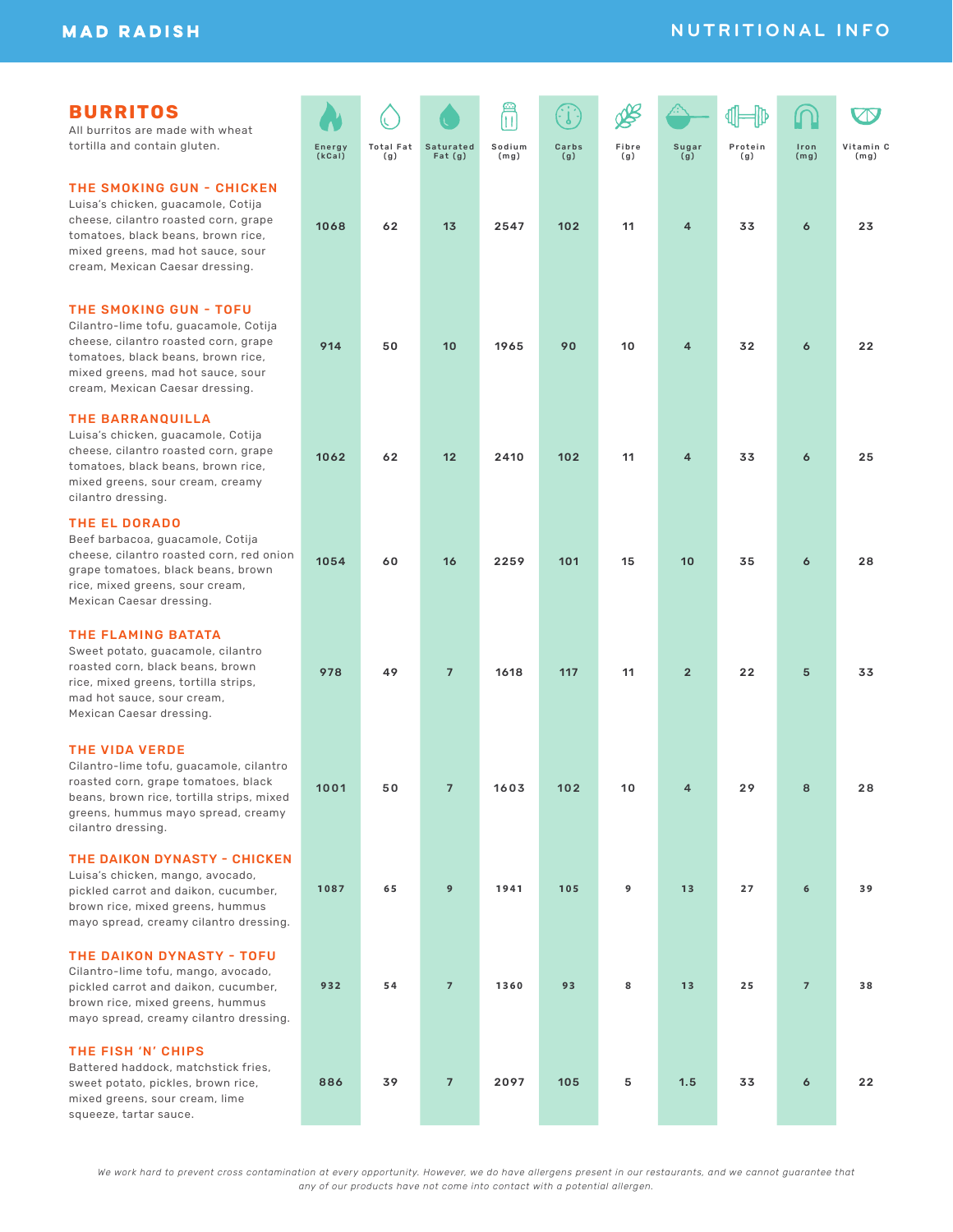# **NUTRITIONAL INFO**

| <b>BURRITO</b><br><b>BOWLS</b>                                                                                                                                                                                        | Energy<br>(kCal) | <b>Total Fat</b><br>(g) | <b>Saturated</b><br>Fat(g) | $\blacksquare$<br>Sodium<br>(mg) | Carbs<br>(g) | Fibre<br>(g) | Sugar<br>$\overline{g}$ ) | Protein<br>(g) | Iron<br>(mg)    | Vitamin C<br>(mg) |
|-----------------------------------------------------------------------------------------------------------------------------------------------------------------------------------------------------------------------|------------------|-------------------------|----------------------------|----------------------------------|--------------|--------------|---------------------------|----------------|-----------------|-------------------|
| THE SMOKING GUN - CHICKEN<br>Luisa's chicken, guacamole, Cotija<br>cheese, cilantro roasted corn, grape<br>tomatoes, black beans, brown rice,<br>mixed greens, mad hot sauce, sour<br>cream, Mexican Caesar dressing. | 894              | 57                      | 12                         | 2139                             | 77           | 13           | 5                         | 26             | 5mg             | 52                |
| THE SMOKING GUN - TOFU<br>Cilantro-lime tofu, guacamole, Cotija<br>cheese, cilantro roasted corn, grape<br>tomatoes, black beans, brown rice,<br>mixed greens, mad hot sauce, sour<br>cream, Mexican Caesar dressing. | 739              | 45                      | 10                         | 1558                             | 65           | 12           | 4                         | 25             | 5 <sub>mg</sub> | 50                |
| <b>THE BARRANQUILLA</b><br>Luisa's chicken, guacamole, Cotija<br>cheese, cilantro roasted corn, grape<br>tomatoes, black beans, brown rice,<br>mixed greens, sour cream, creamy<br>cilantro dressing.                 | 887              | 57                      | 12                         | 2002                             | 77           | 13           | 5                         | 26             | 5mg             | 54                |
| <b>THE EL DORADO</b><br>Beef barbacoa, guacamole, Cotija<br>cheese, cilantro roasted corn, red onion<br>grape tomatoes, black beans, brown<br>rice, mixed greens, sour cream,<br>Mexican Caesar dressing.             | 880              | 55                      | 15                         | 1851                             | 76           | 16           | 11                        | 28             | 4mg             | 57                |
| THE FLAMING BATATA<br>Sweet potato, guacamole, cilantro<br>roasted corn, black beans, brown<br>rice, mixed greens, tortilla strips,<br>mad hot sauce, sour cream,<br>Mexican Caesar dressing.                         | 803              | 43                      | $\overline{7}$             | 1211                             | 93           | 13           | $\overline{\mathbf{3}}$   | 15             | 4mg             | 61                |
| <b>THE VIDA VERDE</b><br>Cilantro-lime tofu, guacamole, cilantro<br>roasted corn, grape tomatoes, black<br>beans, brown rice, tortilla strips, mixed<br>greens, hummus mayo spread, creamy<br>cilantro dressing.      | 826              | 51                      | 6                          | 1196                             | 77           | 12           | 5                         | 22             | 6mg             | 57                |
| THE DAIKON DYNASTY - CHICKEN<br>Luisa's chicken, mango, avocado,<br>pickled carrot and daikon, cucumber,<br>brown rice, mixed greens, hummus<br>mayo spread, creamy cilantro dressing.                                | 912              | 61                      | 8                          | 1534                             | 80           | 11           | 14                        | 19             | 5 <sub>mg</sub> | 68                |
| <b>THE DAIKON DYNASTY - TOFU</b><br>Cilantro-lime tofu, mango, avocado,<br>pickled carrot and daikon, cucumber,<br>brown rice, mixed greens, hummus<br>mayo spread, creamy cilantro dressing.                         | 757              | 49                      | 6                          | 952                              | 68           | 10           | 13                        | 18             | 5 <sub>mg</sub> | 66                |
| THE FISH 'N' CHIPS<br>Battered haddock, matchstick fries,<br>sweet potato, pickles, brown rice,<br>mixed greens, sour cream, lime<br>squeeze, tartar sauce.                                                           | 712              | 34                      | 6                          | 1690                             | 81           | 7            | $\overline{2}$            | 26             | 4               | 51                |